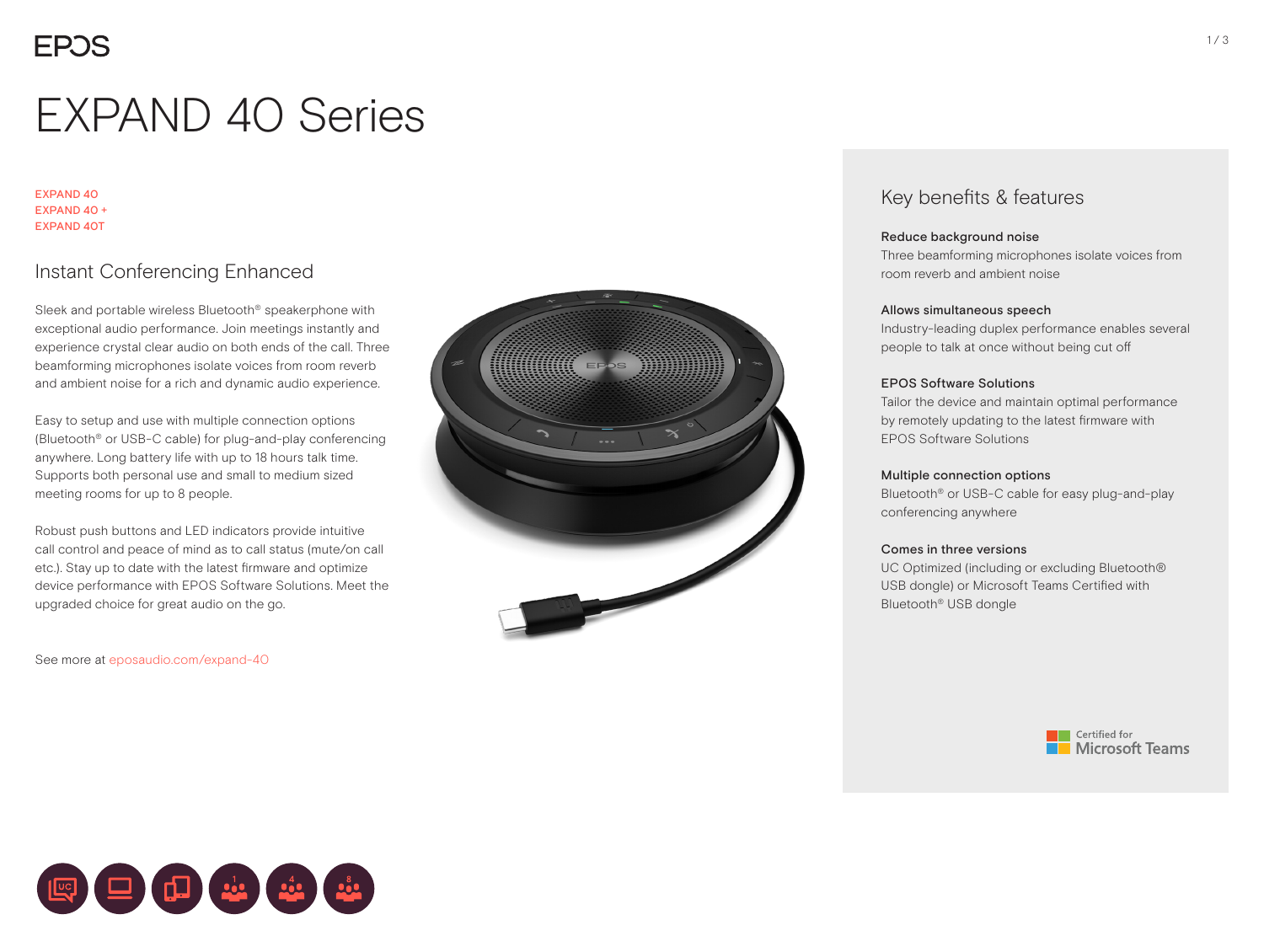## **EPOS**

## EXPAND 40 Series

## Product data

| General                            |                                                                                                                                                                                                                                                                                                                 |  |  |
|------------------------------------|-----------------------------------------------------------------------------------------------------------------------------------------------------------------------------------------------------------------------------------------------------------------------------------------------------------------|--|--|
| Color                              | Black and silver                                                                                                                                                                                                                                                                                                |  |  |
| Speakerphone weight                | 314 g / 11.08 oz                                                                                                                                                                                                                                                                                                |  |  |
| Speakerphone dimensions            | 120 x 37 mm / 4.72 x 1.47 in                                                                                                                                                                                                                                                                                    |  |  |
| Supported operating systems        | Windows and Mac®                                                                                                                                                                                                                                                                                                |  |  |
| Warranty                           | 2 years                                                                                                                                                                                                                                                                                                         |  |  |
| <b>Audio</b>                       |                                                                                                                                                                                                                                                                                                                 |  |  |
| EPOS Voice™ technology             | For a clear and natural listening experience                                                                                                                                                                                                                                                                    |  |  |
| Microphone                         | Digital MEMS Enhanced Omni microphones (3 microphones)                                                                                                                                                                                                                                                          |  |  |
| Microphone frequency response      | 150 - 7.500 Hz                                                                                                                                                                                                                                                                                                  |  |  |
| Microphone coverage                | 360 degrees                                                                                                                                                                                                                                                                                                     |  |  |
| Speaker frequency response         | 150 - 7,500 Hz in communication<br>100 - 20,000 Hz in audio streaming                                                                                                                                                                                                                                           |  |  |
| Music-Audio performance            | Exceptional listening experience providing a neutral, authentic<br>and powerful music reproduction through ultra-low distortion<br>speaker with dynamic equalizer and bass enhancement.                                                                                                                         |  |  |
| Communication-Audio<br>performance | Natural and seamless conversation experience with exceptional<br>speech intelligibility and industry-leading duplex performance,<br>even in challenging environments. Achieved through multi path,<br>multi-layer echo canceller, Digital Signal Processing (DSP) and<br>dynamic speech enhancement algorithms. |  |  |
| <b>Technical</b>                   |                                                                                                                                                                                                                                                                                                                 |  |  |
| Technology                         | Bluetooth <sup>®</sup> Version 5.0, supported profiles:<br>A2DP 1.3 + AVRCP 1.6 + DI 1.3 + HFP 1.7 + HSP 1.2                                                                                                                                                                                                    |  |  |
| Talk time                          | Up to 18 hours                                                                                                                                                                                                                                                                                                  |  |  |

| Charging time                                                                     | 3 h 20 min                                                                                                                                                                                         |  |  |
|-----------------------------------------------------------------------------------|----------------------------------------------------------------------------------------------------------------------------------------------------------------------------------------------------|--|--|
| Range                                                                             | Up to 25 m / 82 feet                                                                                                                                                                               |  |  |
| LED indicators EXPAND 40 / EXPAND 40 +                                            | Volume/mute, Bluetooth <sup>®</sup> , activity, battery/charging                                                                                                                                   |  |  |
| <b>I FD indicators FXPAND 40T</b>                                                 | Volume/mute, Bluetooth <sup>®</sup> , activity, battery/charging,<br>Microsoft Teams notifications                                                                                                 |  |  |
| <b>Content of delivery</b>                                                        |                                                                                                                                                                                                    |  |  |
| What's in the box                                                                 | EXPAND 40<br>Bluetooth <sup>®</sup> speakerphone with USB-C cable,<br>USB-C to USB-A adapter, carry pouch, safety guide,<br>quick guide, compliance sheet                                          |  |  |
|                                                                                   | EXPAND 40 + / EXPAND 40T<br>Bluetooth® speakerphone with USB-C cable,<br>BTD 800 USB-C dongle, USB-C to USB-A adapter,<br>carry pouch, safety guide, quick guide, compliance sheet                 |  |  |
| <b>Software</b><br>EPOS devices can be managed with following Software solutions: |                                                                                                                                                                                                    |  |  |
|                                                                                   |                                                                                                                                                                                                    |  |  |
| <b>FPOS Connect</b>                                                               | Conduct firmware updates and configure headsets<br>for personal audio preferences. EPOS Connect works<br>for Windows. Mac and VDI/Thin client environments:<br>eposaudio.com/software-epos-connect |  |  |
| <b>EPOS Manager</b>                                                               | Manage, update and configure EPOS audio devices from<br>any location - For both cloud and on-premises solutions:<br>eposaudio.com/software-epos-manager                                            |  |  |
| Software compatibility                                                            |                                                                                                                                                                                                    |  |  |